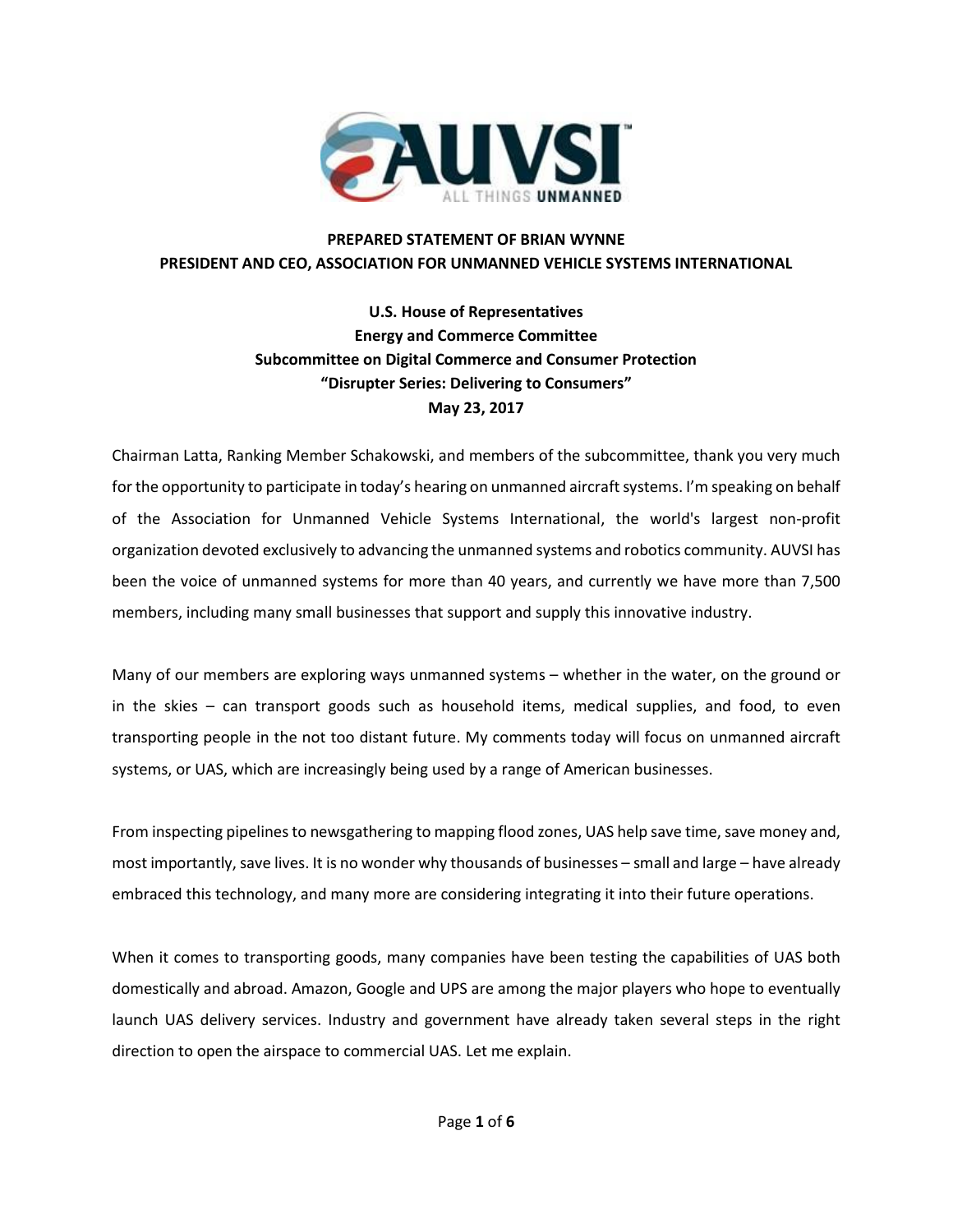We now have initial regulations governing civil and commercial UAS operations. On August 29, 2016, the FAA implemented the small UAS rule, also known as Part 107. The rule was the result of years of collaboration between government and industry that established a flexible, risk-based approach to regulating UAS. This new regulatory framework helped reduce many barriers to low-risk civil and commercial UAS operations, allowing businesses and innovators to harness the tremendous potential of UAS and unlock the many economic and societal benefits the technology offers.

The demand for commercial UAS has since exploded. As of this month, there are more than 820,000 UAS registrations with the FAA, the vast majority of which are hobbyists. Of those, about 62,000 platforms have been registered for commercial use. The FAA expects more than 400,000 UAS could be flying for commercial purposes over the next five years—a more than six-fold increase from today.

Part 107 allows anyone who follows the rules to fly for commercial purposes. Generally speaking, operators need to fly under 400 feet, within visual line of sight and only during daylight hours. However, recognizing the need for the rule to be flexible in order to foster innovation, the FAA created a waiver process under Part 107 that allows for expanded types of operations with the approval of the agency.

To date, the FAA has granted more than 800 waivers to Part 107. An AUVSI analysis of the first 300 found that companies in 44 states were already taking advantage of the process. Most of these companies are small businesses with fewer than 10 employees. Many companies are requesting waivers to operate at night, beyond light of sight and over people. High profile use of these waivers includes the most recent Super Bowl halftime show, which featured an aerial light show made possible by Intel's waivers to operate multiple UAS at night. BNSF Railway received a waiver to conduct inspections of its sprawling rail network beyond line of sight.

Part 107 and its waiver process were just the first steps in creating a regulatory framework for full UAS integration. An economic analysis by AUVSI projects that the expansion of UAS technology will create more than 100,000 jobs and generate more than \$82 billion to the economy in the first decade following full integration in to the national airspace. After witnessing the growth of the industry over the last few years and now with Part 107 in place, these figures will likely go higher under the right conditions and once we achieve full integration.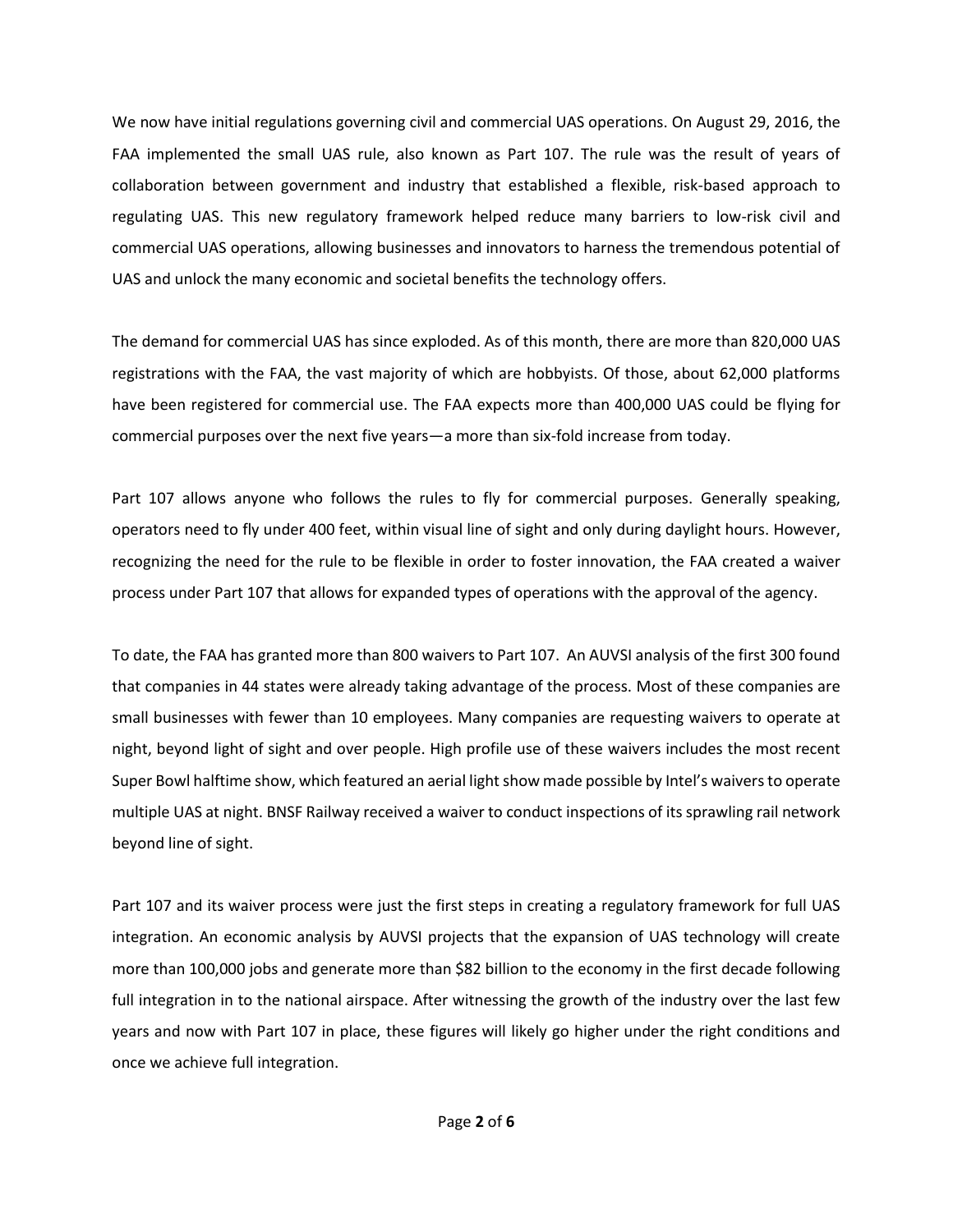Specifically with regard to delivery, many companies are already testing and discovering the possibilities of UAS. For example:

- A^3, which is the Silicon Valley arm of Airbus, is building an aircraft that "doesn't need a runway, is self-piloted, and can automatically detect and avoid obstacles and other aircraft. Designed to carry a single passenger or cargo, they are aiming to make it the first certified passenger aircraft without a pilot. Their goal is to fly a full-size prototype before the end of 2017."<sup>1</sup>
- UPS recently tested a drone that launches from the top of a UPS package car, autonomously delivers a package to a home and then returns to the vehicle while the delivery driver continues along the route to make a separate delivery. UPS conducted the test with Workhorse Group, an Ohio-based battery-electric truck and drone developer. Workhorse built the drone and the electric UPS package car used in the test. $2$
- Amazon Prime Air is a delivery system designed to safely get packages to customers in 30 minutes or less using UAS. Prime Air has great potential to enhance the services Amazon already provides to millions of their customers by providing rapid parcel delivery that will also increase the overall safety and efficiency of the transportation system.

These are, of course, just a handful of cases. And while we've seen most excitement around the prospects of UAS deliveries, unmanned systems are also transforming deliveries over water and on the ground. Maersk has tested ship-to-ship deliveries<sup>3</sup> in the North Sea, while just a few weeks ago in Dallas at AUVSI's XPONENTIAL, Intel showcased Loomo Go, an autonomous delivery robot created by Segway Robotics that incorporates Intel's RealSense camera. The robot can be operated like an actual Segway, but by using RealSense, "Loomo is able to perceive the world around it and operate through it, doing so as part of an overall delivery process to bring humans objects." 4

These advancements make it clear that we are at the dawn of a new American renaissance in technology,

 $\overline{\phantom{a}}$ 

<sup>1</sup> <https://vahana.aero/welcome-to-vahana-edfa689f2b75>

<sup>2</sup>[https://pressroom.ups.com/pressroom/ContentDetailsViewer.page?ConceptType=PressReleases&id=1487687844](https://pressroom.ups.com/pressroom/ContentDetailsViewer.page?ConceptType=PressReleases&id=1487687844847-162) [847-162](https://pressroom.ups.com/pressroom/ContentDetailsViewer.page?ConceptType=PressReleases&id=1487687844847-162)

<sup>3</sup> <http://www.maersk.com/en/hardware/2016/03/flown-out-by-drone>

<sup>4</sup> <http://www.geeky-gadgets.com/loomo-go-delivery-robot-15-05-2017/>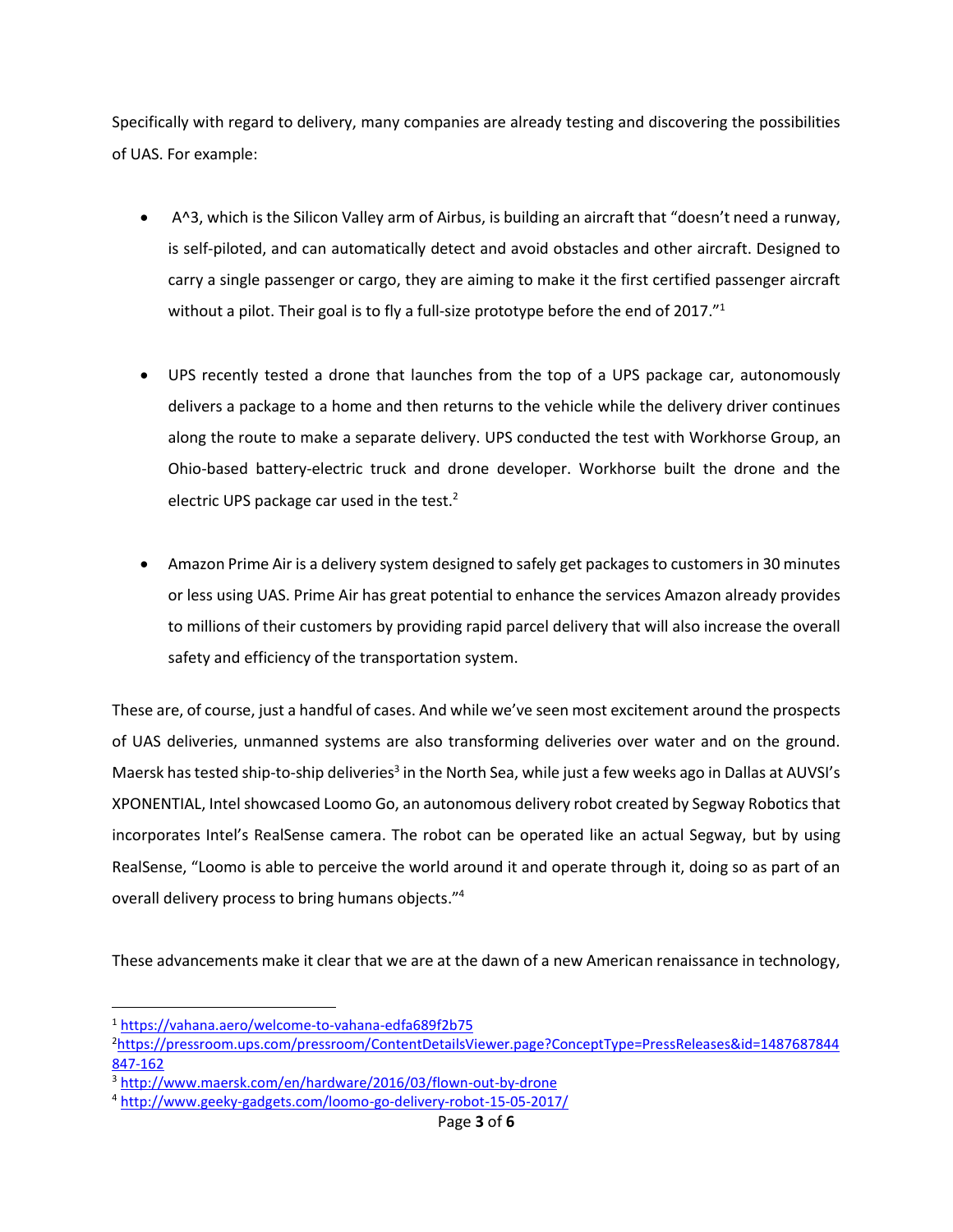one that deserves government attention and support. In the past, government invested heavily in physical infrastructure – from the nation's air traffic control system to its interstate highway system – which ultimately had a tremendous impact on commerce. The benefits, however, did not stop there. Over time, the safety, security and efficiency gains we achieved as a nation have vastly outweighed the costs, and the unmanned systems industry will be no different.

In the 1930s, the U.S. airline industry experienced significant growth, with the number of annual passengers on U.S. domestic flights more than quadrupling between 1934 and 1939. In order to enhance the safety of the skies and provide the necessary conditions to support the fledgling industry, the Department of Commerce began to operate airway traffic stations – some of the earliest air traffic control facilities – starting in 1936. Congressional funding supported the Department of Commerce and, by 1941, the federal government fully funded and operated the nation's air traffic control system. As a result of these early investments, today the U.S. airlines generate more than \$160 billion in annual operating revenue, employ nearly 700,000 people and safely transport two million passengers every day.

In the 1950s, President Eisenhower had a vision for more easily moving goods and people across the country. Decades earlier, he had participated in the first transcontinental Army motor convoy, which traveled from Washington, D.C., to San Francisco. It took 62 days. While he was the Supreme Allied Commander during World War II, Eisenhower saw the Autobahn system in Germany and a faster way to transport troops. Later when he was president, Eisenhower championed the Interstate Highway System and, in 1956, Congress authorized \$25 billion for its construction – the largest public works project in American history at the time. In the decades that followed, costs fell sharply across dozens of industries due to easier and cheaper transportation. Today, millions of vehicles on average use this system daily.<sup>5</sup>

Beyond physical infrastructure, government has also made significant investments in technology that has become ubiquitous in our daily lives, from the Global Positioning System (GPS) to the Internet.

These examples illustrate how the government has seized on the opportunity before it to positively impact commerce and our daily lives. Facilitating interstate commerce is the responsibility of the federal government, but these investments didn't originate solely from a sense of obligation; they came from

 $\overline{\phantom{a}}$ 

<sup>5</sup> <https://www.fhwa.dot.gov/policyinformation/tables/02.cfm>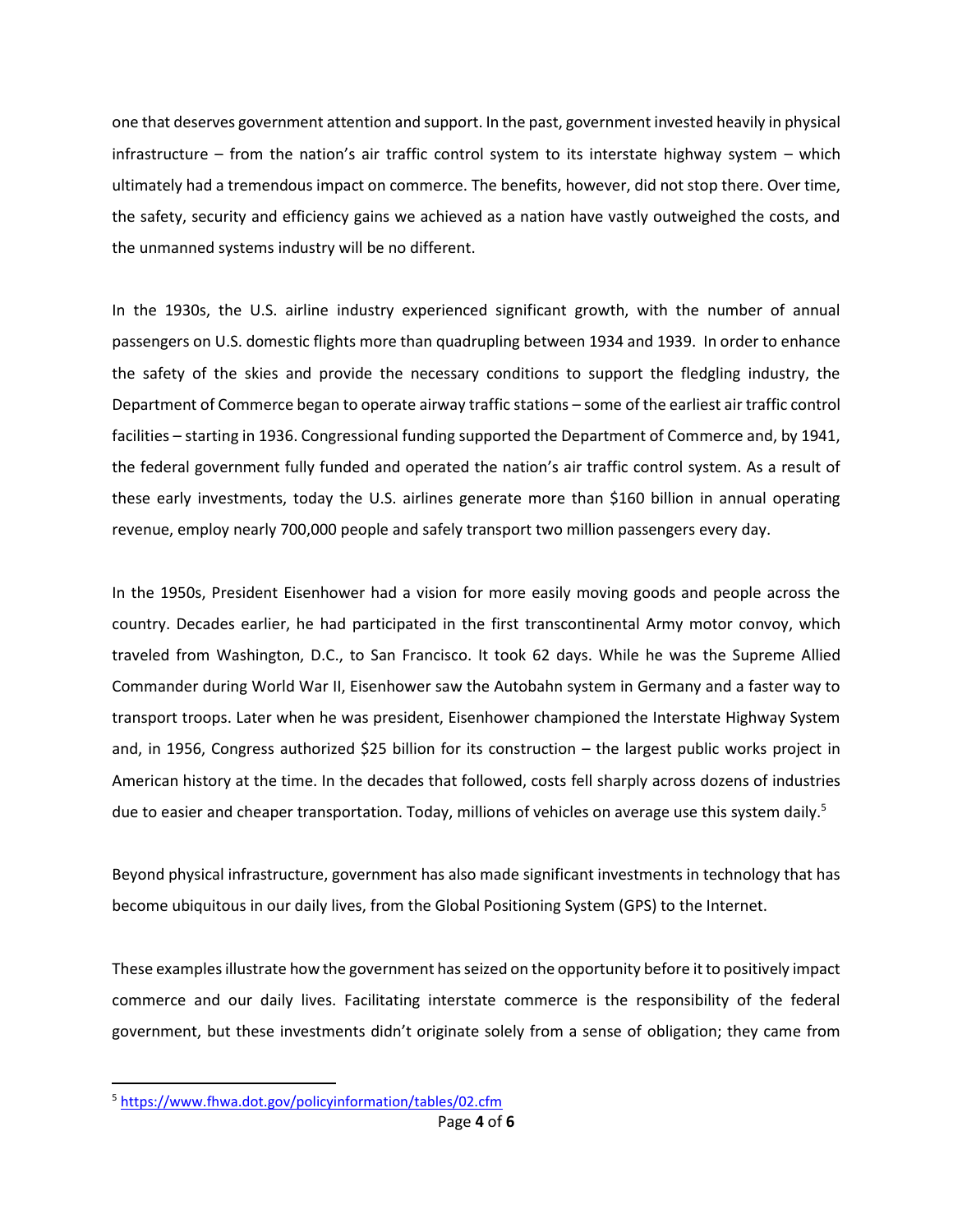necessity coupled with vision and an embrace of what's possible. Today, we stand at the dawn of another such moment in history. Technology is advancing at lightning speed, especially in the realm of UAS. Our industry stands to create enormous economic value for the country. UAS deliveries are not held back by innovation, imagination or technology, but by a lack of regulatory clarity.

We need a new national imperative in unmanned systems that, like the air traffic control system, and interstate highway system before it, provides the resources to advance and support this growing industry. Industry is bringing the technology; government needs to do more to support it and advance innovations such as delivery services.

A vital prerequisite for advancing UAS is an appropriately-funded FAA that can meet the employment and staffing needs required for the future, including the federal rulemaking processes to achieve full UAS integration. Equally as important, is additional federal investment to update the FAA's IT infrastructure. This will allow them to automate its UAS processes in collaboration with industry in order to meet the growing demand for UAS services and enhance the safety and security of the national airspace.

Of course, the industry is not relying on the FAA and government alone to advance UAS. Industry is currently shouldering many of the research and development costs to spur innovation, finding solutions to make UAS fly higher and farther, more safely and efficiently.

Industry has partnered with government to advance UAS Traffic Management (UTM) concepts, beginning with Low Altitude Authorization and Notification Capability (LAANC). It has also been a partner in helping to develop standards for remotely identifying operators and owners of UAS, building on earlier registration efforts with real-time tracking of UAS operators. AUVSI recently collected papers on remote identification solutions for UAS from industry stakeholders to help the FAA meet its congressional directive under the 2016 FAA reauthorization extension to develop consensus for such standards.

Another key example of collaboration is the Drone Advisory Committee (DAC), of which I am a member. RTCA is the supporting organization for this Federal Advisory Committee and it "was formed to provide an open venue for the FAA and key decision-makers supporting the safe introduction of UAS into the National Airspace System. Members of the committee work in partnership with the FAA to identify and propose actions to the FAA on how best to facilitate the resolution of issues affecting the efficiency and